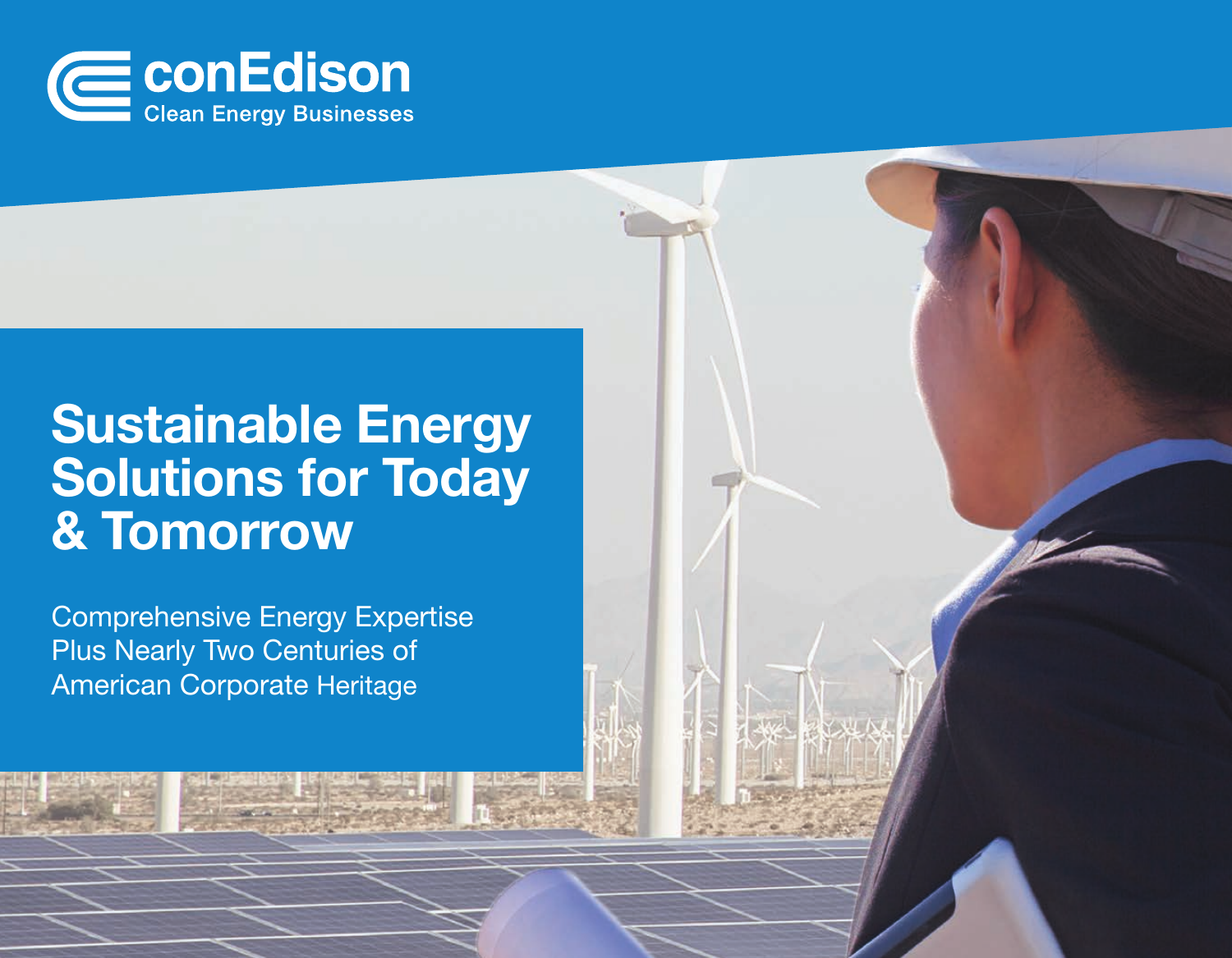

The Con Edison Clean Energy Businesses develop, own and operate renewable energy and energy infrastructure projects, and have served wholesale and retail clients nationwide for more than twenty years:



Con Edison Development designs, builds, operates, and maintains utilityscale renewable energy generation assets throughout the United States. The company owns and operates utility-scale solar and wind installations totaling over 3,200 MW (DC) across 17 states. Investments in renewable energy generation to date total approximately \$6 billion.



Con Edison Energy manages fuel procurement and electricity dispatch for more than 70 independent power plants whose combined generation capacity is nearly 10,000 MW. The company's energy experts have negotiated more than 125 master agreements and offer services from energy management consulting and strategic planning to core logistics such as bidding and scheduling, fuel management, and hedge execution. Clients can also tap the services of marketing, risk, settlements, and regulatory staff.



Con Edison Solutions provides renewable energy and sustainability services, battery storage solutions, and comprehensive energy services for businesses, government, education, and healthcare clients. The company offers on-site and off-site renewable energy solutions, including community solar, for businesses and public-sector clients nationwide and select residential markets. Con Edison Solutions has developed and constructed more than \$2 billion in energy infrastructure projects and has more than ten years of experience in solar.

#### Reinvent Energy With Us

The Con Edison Clean Energy Businesses are committed to energy innovation and to conserving natural resources. Inspired by our parent company's heritage, we are working to reinvent energy to help you reduce your carbon footprint and energy costs today, while advancing renewable energy for tomorrow.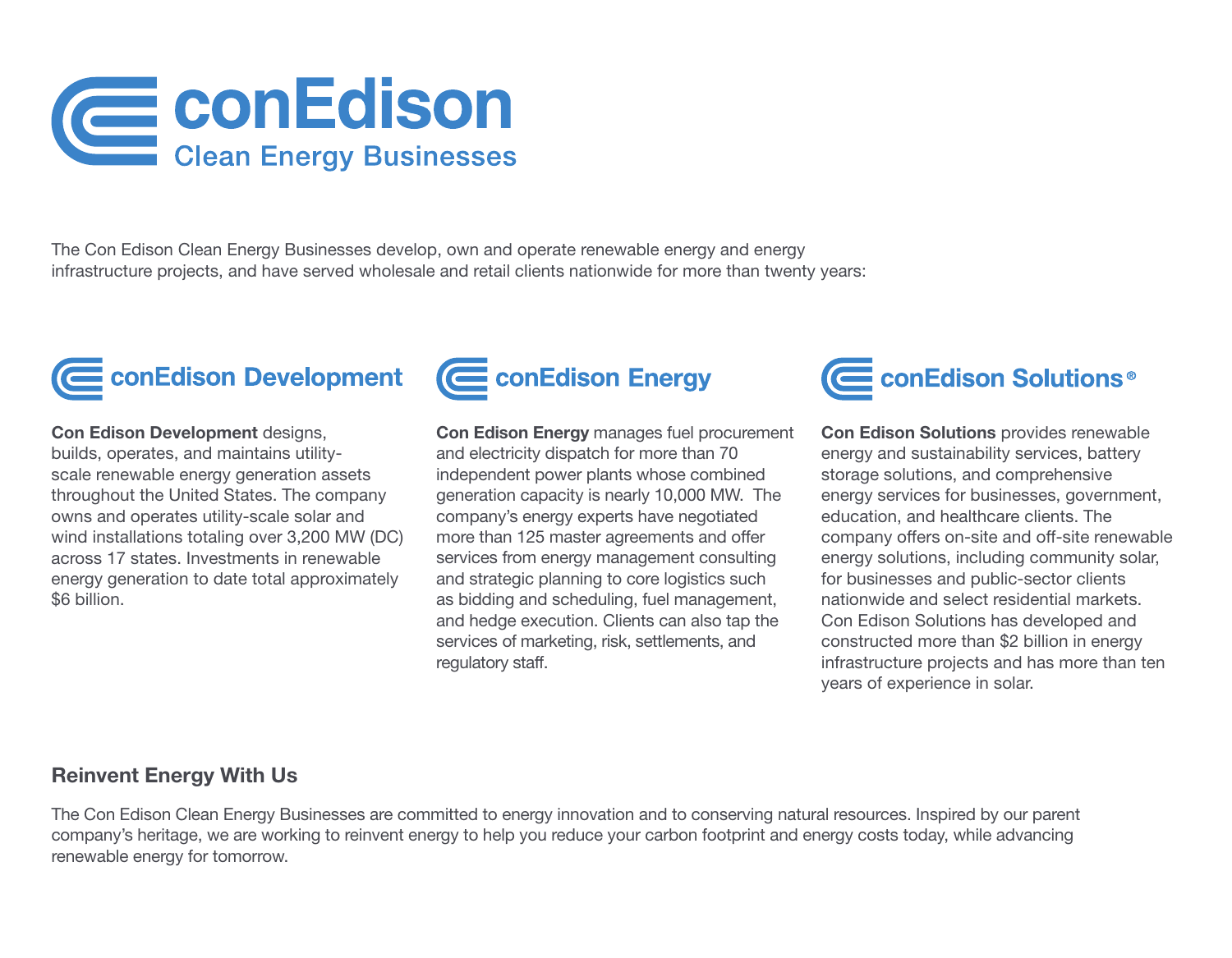# A Nearly Two Hundred

Year Corporate Heritage

Since 1823, the Consolidated Edison, Inc. family of companies has upheld its commitment to develop, maintain, secure, and enhance the viability and sustainability of our nation's energy infrastructure.

Consolidated Edison, Inc. is an energy holding company that owns the outstanding common stock of the Consolidated Edison Company of New York, Orange and Rockland Utilities, Inc., Con Edison Clean Energy Businesses, Inc., and Con Edison Transmission, Inc.

Consolidated Edison, Inc. pursues energy opportunities nationwide through its subsidiary, Con Edison Clean Energy Businesses, Inc., which includes: Con Edison Solutions, Con Edison Development, Con Edison Energy, and Con Edison Battery Storage.

## Generating & Supplying

Clean Energy for America



Con Edison Clean Energy Businesses is one of the largest owners and operators of solar energy production in North America. The company has more than 450 employees and is headquartered in Valhalla, New York